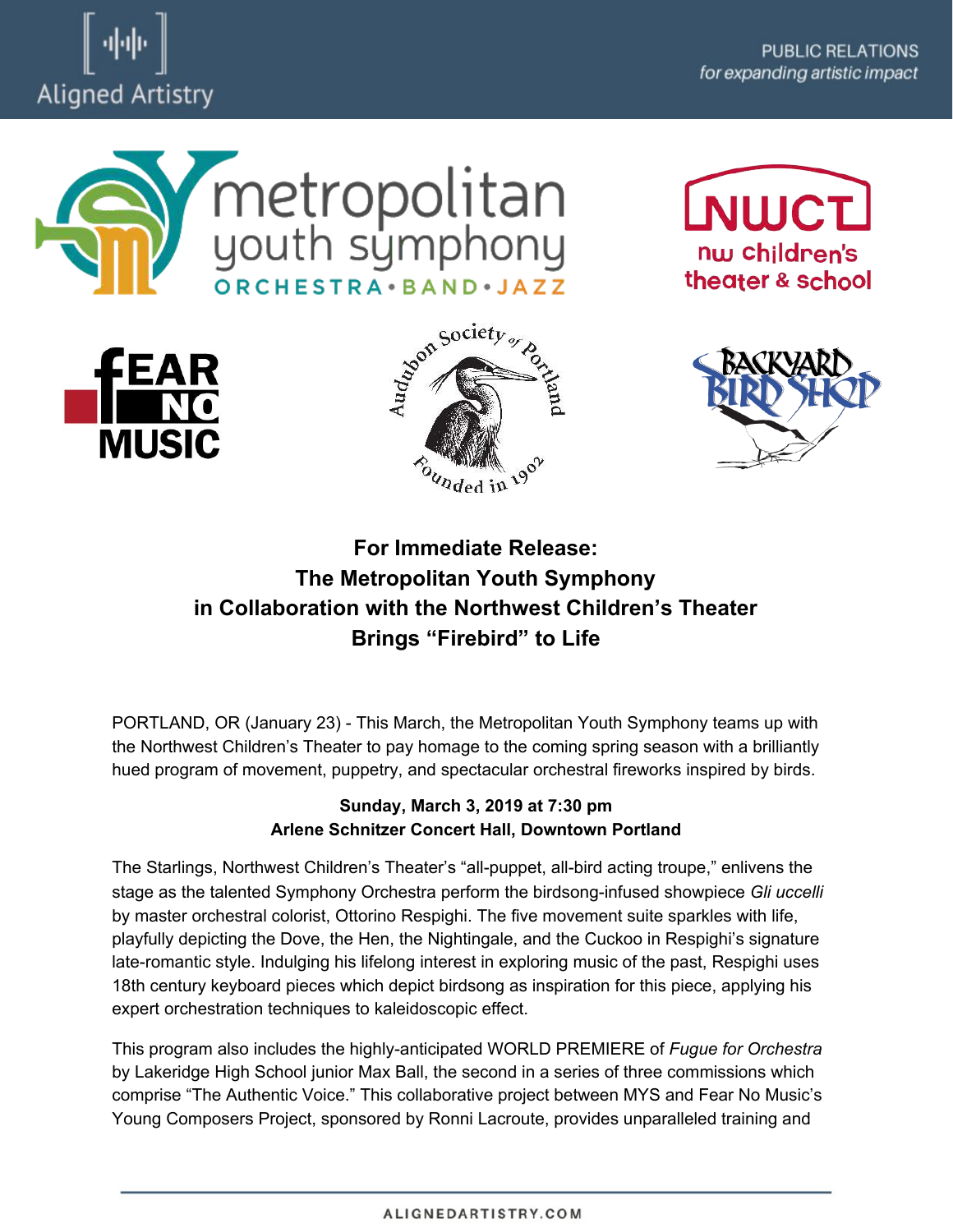performance opportunity for promising young composers. *Fugue for Orchestra* adheres to fugal principals but incorporates a variety of elements from baroque and classical style in addition to those of contemporary classical music, jazz, and other genres. The talent of young composer Max Ball reveals itself in his exceptional ability to absorb the techniques and designs of compositional masters, and then create music that references those styles but is also uniquely his own.

In addition, MYS performs the third movement from Jacques Ibert's *Flute Concerto,* featuring a solo performance by Westview High School senior John Nguyen, one of the winners of the 2019 MYS Concerto Competition. Amazingly, John has only played the flute for three years, but is clearly a natural on the instrument. He is the principal flute for both the Westview Wind Ensemble and the Western International Band, and at MYS, participates in the Symphony Orchestra and Symphonic Band. John blew the judges away with his impassioned, whirlwind performance of this highly technical and engaging showpiece for the flute. With its breakneck speed melodies, upper register trills and flutter-tongues for an instrument that has long been associated with bird calls, this piece perfectly enhances the programmatic scope of aviary exploration.

The musical pyrotechnics continue with the highlight of the program: a uniquely staged production of the beloved original suite from one of the greatest ballets of the 20th century, Igor Stravinsky's *The Firebird*. Based in ancient Slavic folklore, the Firebird is a powerful spirit capable of bestowing both blessings and doom upon its captor. An object of difficult quest, the Firebird intervenes in this version of the fairytale to bring justice and joy to those who are deserving. Through borrowed Russian folk melodies Stravinsky honors the story's mythological origins, but the lion's share of this iconic work is the unique creation of this most distinctive and powerful composer.



**Tickets for Firebird: \$11 - \$40 at [playmys.org](https://playmys.org/concerts/) or call 503.239.4566** Arts for All tickets are available to Oregon Trailcard holders for only \$5 per ticket

Presented in partnership with the Audubon Society of Portland and Backyard Bird Shop